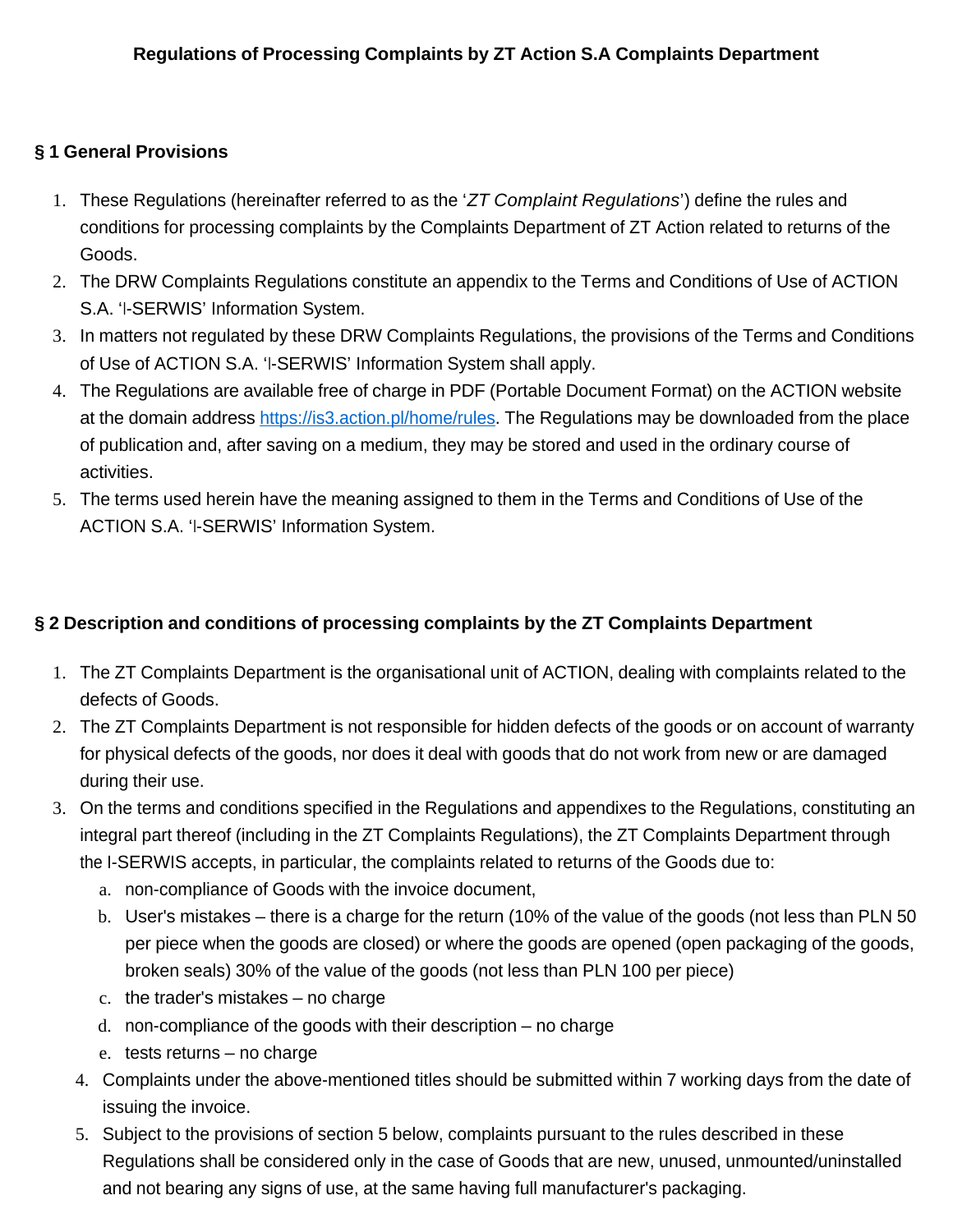- 6. The ZT Complaints Department does not accept returns of software, ID cards, second-hand goods, sales and customised import goods.
- 7. Return of the Goods after the deadline specified in section 4 is possible at the Counterparty's request after stating the reason for the return of the Goods, giving the Counterparty's ID, invoice number, number of items to be returned, description of the Goods to be returned together with the consent of the salesperson and the Goods custodian. Requests for returning the Goods after the expiry of the period indicated in section 4 should be sent to the e-mail address reklamacie@action.pl Acceptance of Goods on the terms described in this section depends only on the decision taken by Action.
- 8. All complaints addressed to the ZT Complaints Department should be reported electronically via I-SERWIS (the tab: Complaints > Returns), indicating whether the Goods are open or packed, with the description of the reason for the return, the salesperson's or PM's decision, as well as all information concerning the given return uploaded by salespersons, PMs and the Complaints Department.
- 9. The ZT Complaints Department does not process complaint notifications sent by e-mail.
- 10. Before completing and sending the notification in I-SERWIS, the value of the return cost appears in the event of a possible positive decision related to the notification.
- 11. Charges for the return are calculated in accordance with the following list:
	- a. User's error:
		- a. charge for returning unopened, factory-packed Goods 10% of the value of the returned Goods, not less than PLN 50.00 per piece;
		- b. charge for returning opened Goods with broken seals or securing straps 30% of the value of the returned Goods, not less than PLN 100.00 per piece;
- 12. non-compliance of the Goods with the invoice document no charge,
	- a. salesperson's mistake no charge,
	- b. non-compliance of the goods with the description no charge,
	- c. tests return no charge.
- 13. If the complaint is considered positively, the goods should be returned within 5 working days of the Action decision, and the Counterparty shall be charged with the return costs on the basis of a service invoice.
- 14. Any and all complaint reports not accompanied by the decision of a salesperson and/or a PM, as well as complaints filed after the deadline or not compliant with the rules specified herein, will be rejected.
- 15. The ZT's Complaints Department examines complaints referred to in these Terms and Conditions within 14 days from the date of submitting the complaint. If processing such a complaint requires the User to submit documents or provide additional information necessary to examine the complaint, the above time limit shall run from the date of the proper performance of the activities by the User.
- 16. Information concerning the course of processing a given complaint is visible in I-SERWIS (the tab: Complaints > Returns > Report view) after the User has entered the authorisation parameters in accordance with § 4 (3) of the Terms and Conditions of the Use of ACTION S.A. 'I-SERWIS' Information System. The user is obliged to independently monitor the status of a given complaint and enter the response to a given complaint.
- 17. Appeals from the decision of the ZT Complaints Department should be submitted within 14 calendar days from the date of issuing the complaint decision to the e-mail address reklamacje@action.pl.